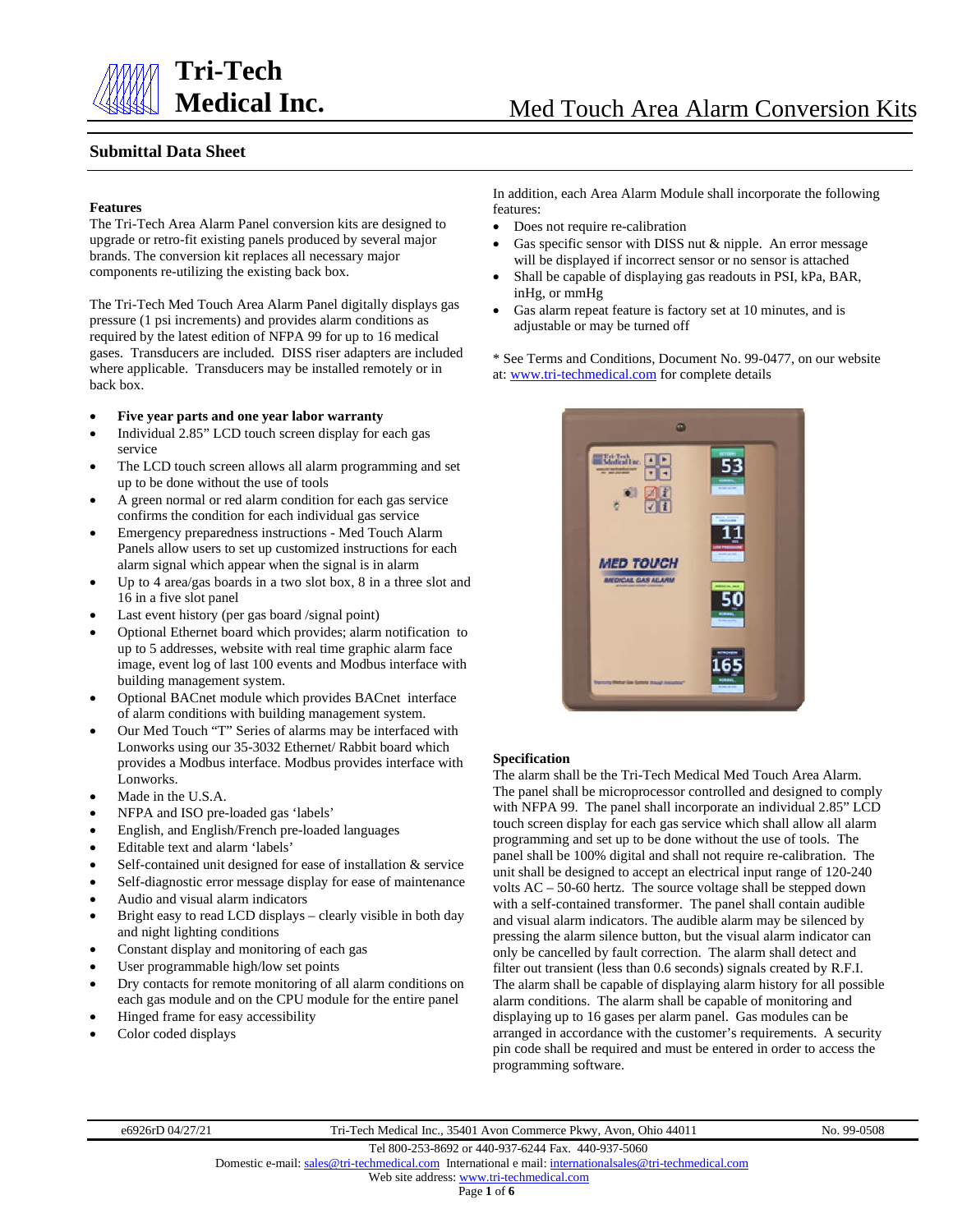

# **Medical Inc.** Med Touch Area Alarm Conversion Kits

The following options shall be able to be added to the panel at the time of order or after installation;

- Optional Text / e mail notification of alarm events sent to up to 5 addresses
- Optional Ethernet module. This module may be added to any alarm panel. It will provide the following features:
	- Webserver allows a remote user access to the alarm's webpage viewing a graphic image of the alarm with all signal conditions, pressure & event / history log information
	- Text notification of alarm conditions (up to 5 addresses)
	- Event / history  $log -$  maintains a rolling list of the 100 most recent alarm condition events and a file of the 1,000 most recent alarm events and is downloadable through embedded web page
	- Modbus interface
- Event log is viewable and downloadable through embedded web page, including the most recent 1,000 events.
- Optional Ethernet connectivity with embedded web page Interface with building automation system via Ethernet



# MEDICAL - SURGICAL **VACUUM NORMAL ROOMS 232 THRU 246 MATERNITY**





#### **Gas / Area Display**

Shown in alarm condition displaying rooms/area monitored. Display blinks on and off when in alarm condition drawing attention and alternates displaying rooms/area monitored with user programmed emergency instructions.

Shown in alarm condition displaying emergency instructions. Display blinks on and off when in alarm condition drawing attention and alternates displaying rooms/area monitored with user programmed emergency instructions.

Shown in normal condition. Code specific gas colors, and gas name are displayed at the top in facilities language. Gas pressure and units of measure are displayed in the middle of the screen. Normal or Alarm condition is displayed in the bottom center. Rooms/area monitored alternates with user programmed emergency instructions at the bottom.

Easy to use icon menu provides quick access to programming options.

Security is built in to each circuit board. The correct four digit pin code must be entered in order to access the programming software.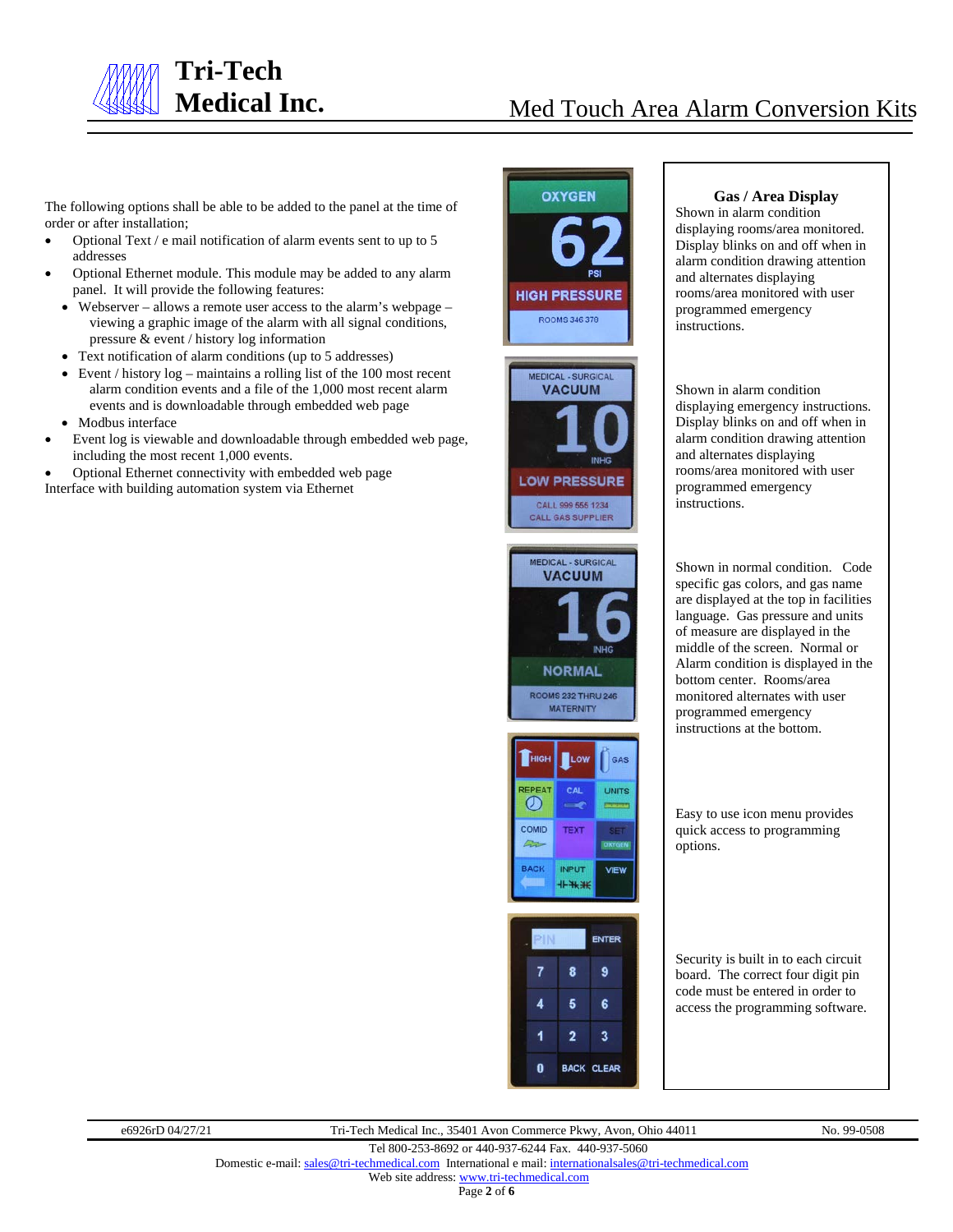### *How to Order:* Easy to use modular ordering system.

*Fill in the blanks to specify the Med Touch Area Alarm that meets your needs.*

### *Model Numbering:*



 **T** *- Touch Screen Digital*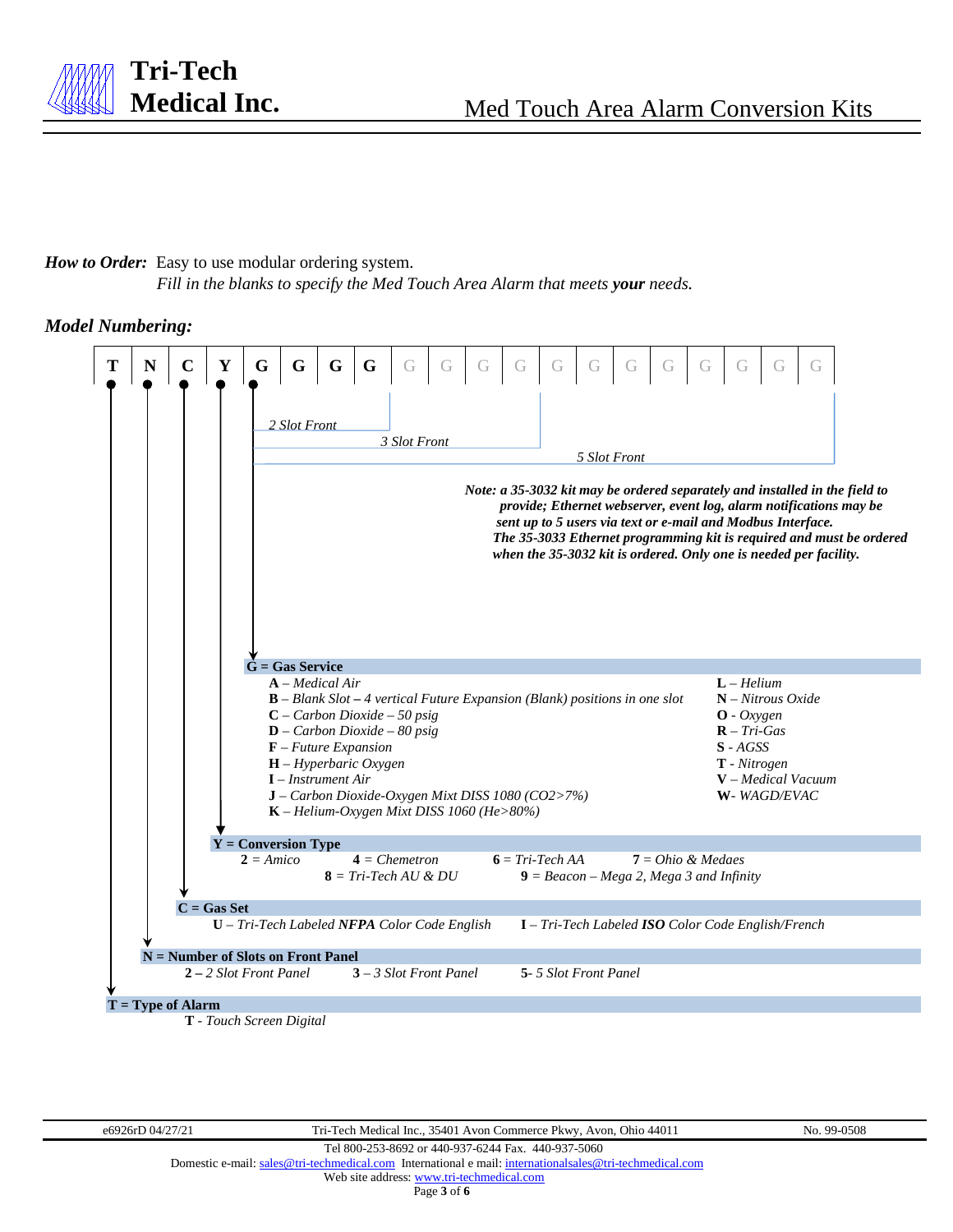

#### *Part No. Examples*

 $\setminus$ 



**T2U8OVAF** = Converts Tri-Tech AU or DU series 2 Slot Area Alarm, set for NFPA Color Code English. Gas set Oxygen, Medical Vacuum, Medical Air gas modules in 2nd slot. Last module in 2nd slot is for Future Expansion (Blank). No Interface Communication Option.



**T3U2OVANTWFF2** = Converts Amico 6 Gas Area Alarm, 3 Slot set for NFPA Color Code English. Gas set Oxygen, Medical Vacuum, Medical Air and Nitrous Oxide in 2<sup>nd</sup> slot, Nitrogen, WAGD and two Future Expansion (Blank) modules in 3<sup>rd</sup> slot. Ethernet Web Server and Modbus Interface Communication Option.





**T5U7OVANHIFFBB2** = Converts Ohio Medical 6 Gas Area Alarm, 5 Slot set for NFPA Color Code English. Gas set Oxygen, Medical Vacuum, Medical Air and Nitrous Oxide in 2nd slot, Hyperbaric Oxygen, Instrument Air and two Future Expansion (Blank) positions in 3rd slot (Slots 4 and 5 are Blank). Ethernet Web Server and Modbus Interface. Communication Option.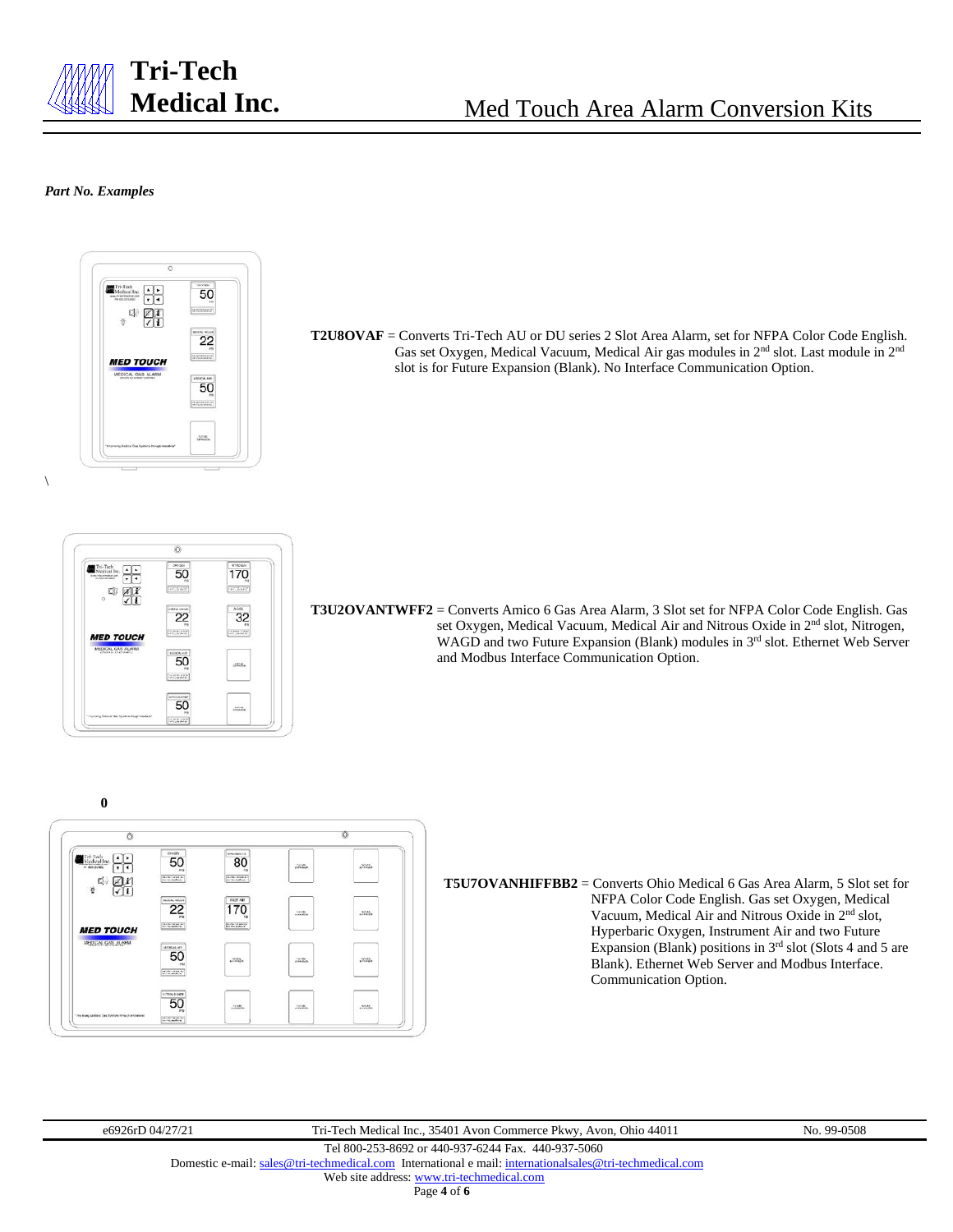

## **Med Touch Area Alarm Conversion Kits**



e6926rD 04/27/21 Tri-Tech Medical Inc., 35401 Avon Commerce Pkwy, Avon, Ohio 44011 No. 99-0508